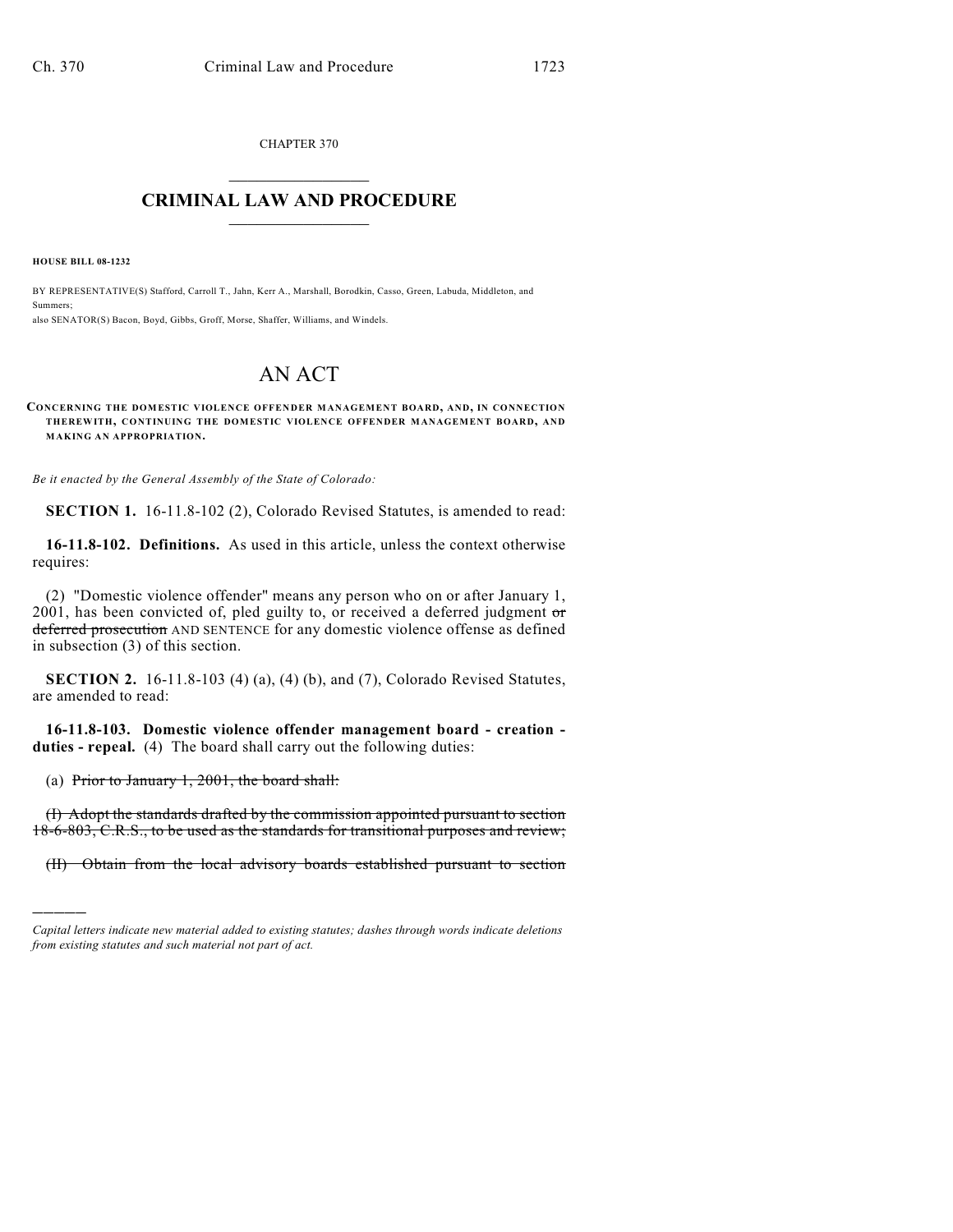18-6-802, C.R.S., a list of the providers who were certified by the local board; and

(III) After the review of the manual adopted by the commission appointed pursuant to section 18-6-803, C.R.S., develop and publish an application and review process to demonstrate that the providers whose identities were received pursuant to subparagraph (II) of this paragraph (a) are in compliance with the standards adopted pursuant to subparagraph (I) of this paragraph (a);

(b) Prior to January  $1, 2002$ , The board shall:

(I) Adopt and implement a standardized procedure for the treatment evaluation of domestic violence offenders. Such procedure shall provide for the evaluation and recommend behavior management, monitoring, and treatment. The board shall develop and implement methods of intervention for domestic violence offenders that have as a priority the physical and psychological safety of victims and potential victims and that are appropriate to the needs of the particular offender, so long as there is no reduction in the level of safety of victims and potential victims.

(II) Adopt and implement guidelines and standards for a system of programs for the treatment of domestic violence offenders that shall be utilized by offenders who have committed a crime, the underlying factual basis of which has been found by the court on the record to include an act of domestic violence, and who are placed on probation, placed on parole, or placed in community corrections OR WHO RECEIVE A DEFERRED JUDGMENT AND SENTENCE. The programs developed pursuant to this subparagraph (II) shall be as flexible as possible so that such THE programs may be utilized by each offender to prevent the offender from harming victims and potential victims. The programs shall be structured in such a manner that they provide a continuing monitoring process as well as a continuum of treatment programs for each offender as that offender proceeds through the criminal justice system and may include, but shall not be limited to, group counseling, individual counseling, outpatient treatment, or treatment in a therapeutic community. Also, such THE programs shall be developed in such a manner that, to the extent possible, the programs may be accessed by all offenders in the criminal justice system.

(III) Develop an application and review process for treatment providers and evaluators who provide services to domestic violence offenders pursuant to subparagraph  $(I)$  or  $(II)$  of this paragraph  $(b)$ . Such standards shall allow providers and evaluators to demonstrate that they are in compliance with the standards adopted pursuant to subparagraphs (I) and (II) of this paragraph (b). The application and review process shall consist of the following three parts:

(A) The board shall develop separate application and review processes for standards that apply to the criminal justice component, such as criminal history record checks, for individual treatment providers and treatment programs. Applications for the criminal justice components, INCLUDING FINGERPRINTS, shall be submitted to the board. The board shall forward any THE fingerprints received pursuant to section  $16-11.8-104(2)$  to the Colorado bureau of investigation for use in conducting a state criminal history record check and for transmittal to the federal bureau of investigation for a national criminal history record check. The information obtained from the state and national criminal history record check may be used by the board to determine an applicant's eligibility for placement on the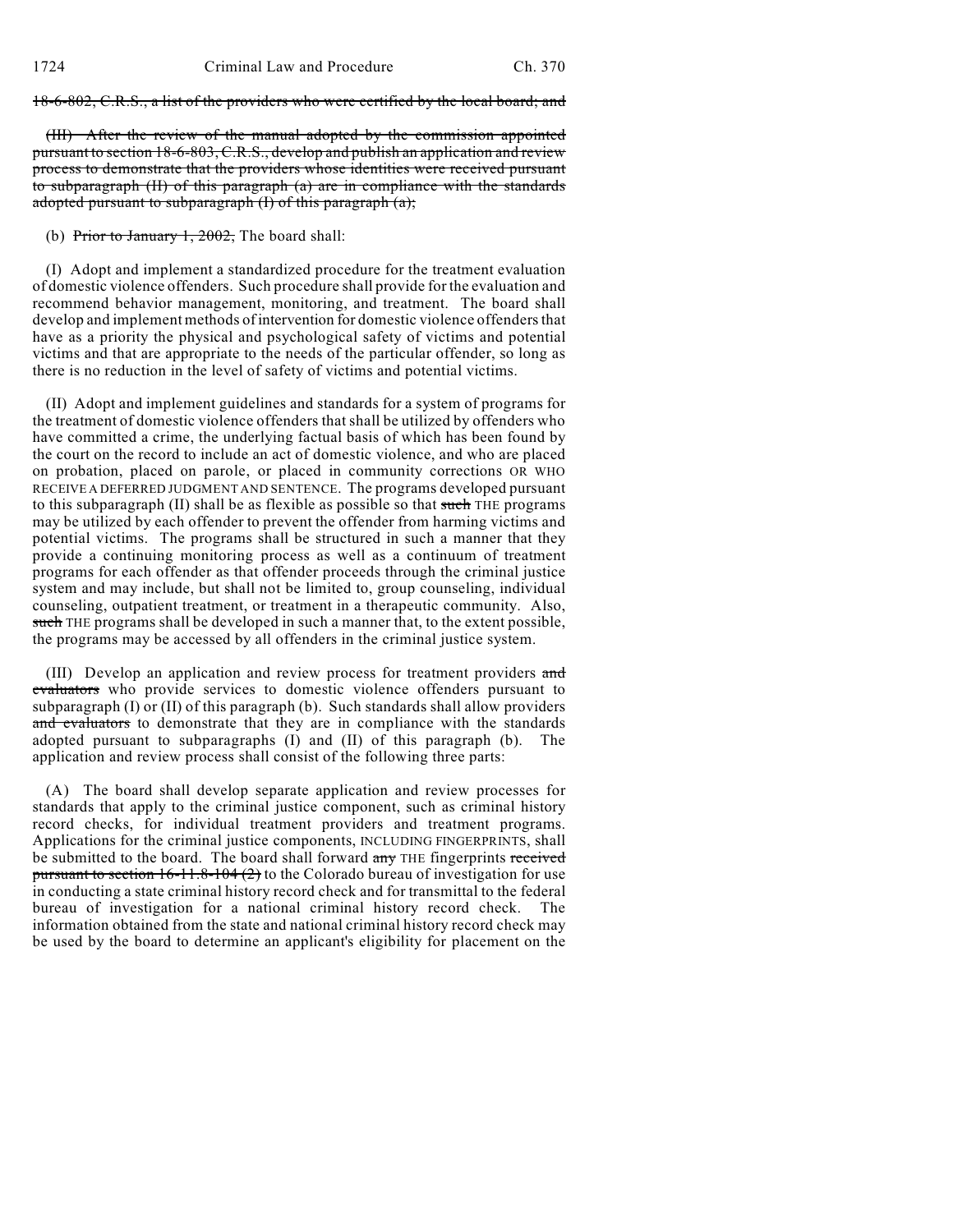approved provider list. The board shall be responsible for the implementation of this sub-subparagraph (A) of the application and review process.

(B) The board shall develop an application and review process for the verification of the qualifications and credentials of the treatment providers. Said THE applications shall be submitted to the department of regulatory agencies, and forwarded to the appropriate board pursuant to part 2 of article 43 of title 12, C.R.S. The department of regulatory agencies shall be responsible for the implementation of this sub-subparagraph (B) of the application and review process. THE BOARD SHALL REQUIRE THAT TREATMENT PROVIDERS COMPLETE MANDATORY CONTINUING EDUCATION COURSES IN AREAS RELATED TO DOMESTIC VIOLENCE.

(C) After the process to be developed pursuant to sub-subparagraphs (A) and (B) of this subparagraph (III) is established and providers and evaluators have met the criteria of both parts of the application and review process, the department of regulatory agencies and the board shall jointly publish at least annually a list of approved providers. Such THE list shall be forwarded to the office of the state court administrator, the department of public safety, the department of human services, and the department of corrections. The list of approved providers shall be jointly updated and forwarded as changes are made.

NOTWITHSTANDING ANY ACTION TAKEN BY THE DEPARTMENT OF REGULATORY AGENCIES AGAINST A TREATMENT PROVIDER, THE BOARD MAY TAKE ACTION AGAINST A TREATMENT PROVIDER INCLUDING, BUT NOT LIMITED TO, REMOVING A TREATMENT PROVIDER FROM THE APPROVED PROVIDER LIST. THE BOARD MAY DETERMINE THE REQUIREMENTS FOR A TREATMENT PROVIDER'S NAME TO BE PLACED ON THE LIST AFTER HIS OR HER NAME HAS BEEN REMOVED FROM THE LIST PURSUANT TO THIS SUBPARAGRAPH (III).

(III.5) THE BOARD SHALL DEVELOP A TREATMENT PROVIDER RENEWAL PROCESS FOR THE CONTINUED PLACEMENT OF A PERSON ON THE APPROVED PROVIDER LIST PUBLISHED PURSUANT TO SUB-SUBPARAGRAPH (C) OF SUBPARAGRAPH (III) OF THIS PARAGRAPH (b).

(IV) Research and analyze the effectiveness of the treatment evaluation and treatment procedures and programs developed pursuant to this article. The board shall also develop and prescribe a system for implementation of the guidelines and standards developed pursuant to subparagraphs (I) and (II) of this paragraph (b) and for tracking offenders who have been evaluated and treated pursuant to this article. In addition, the board shall develop a system for monitoring offender behaviors and offender adherence to prescribed behavioral changes. The results of such tracking and behavioral monitoring shall be a part of any analysis made pursuant to this subparagraph (IV).

(7) (a) This section is repealed, effective July 1,  $2008$  2017.

(b) Prior to said repeal, the domestic violence offender management board appointed pursuant to this section shall be reviewed as provided for in section 24-34-104, C.R.S.

**SECTION 3.** 16-11.8-104 (2), Colorado Revised Statutes, is amended to read: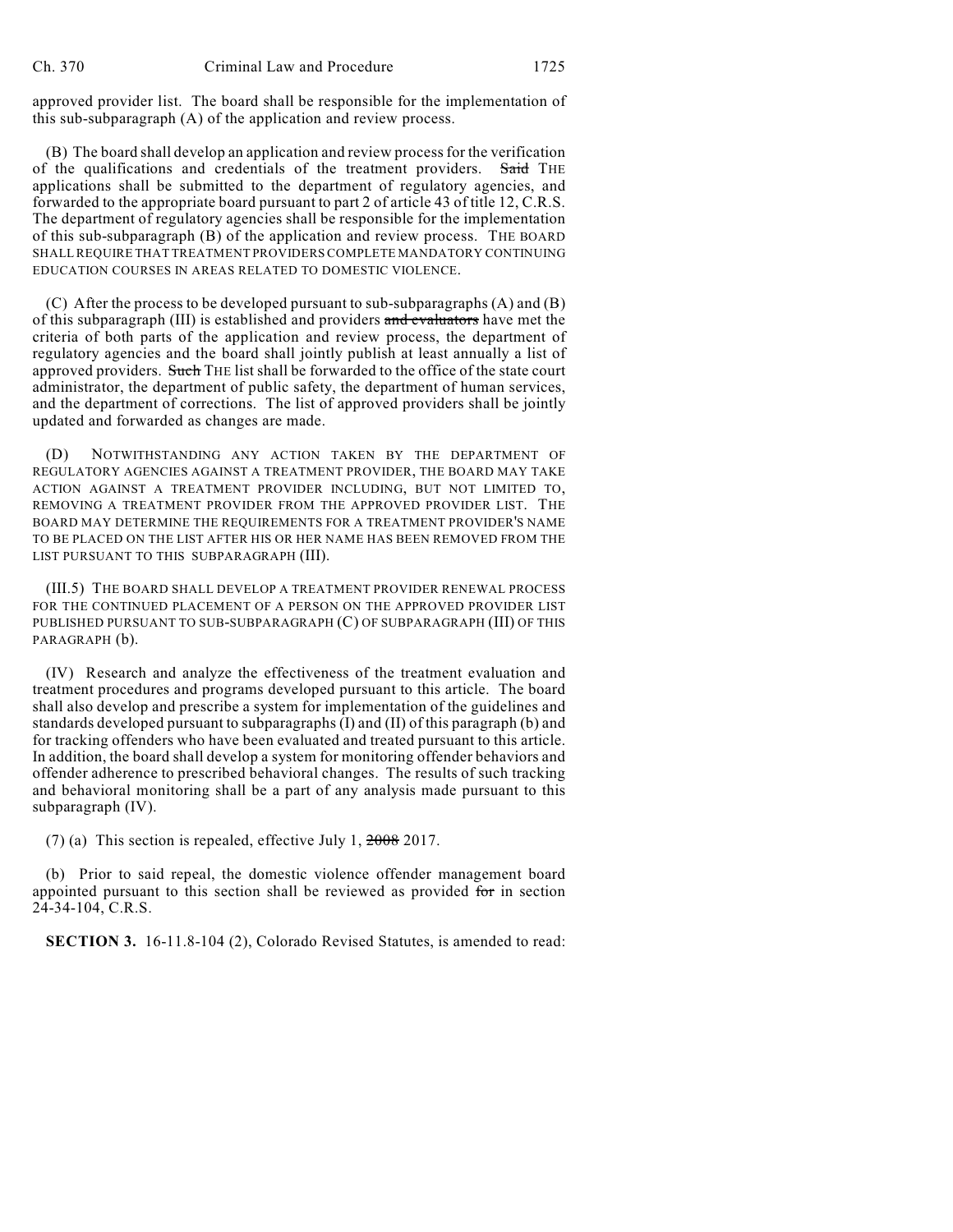**16-11.8-104. Domestic violence offender treatment - contracts with providers - fund created.** (2) (a) The board shall require any person who applies for placement, including any person who applies for continued placement, on the approved list developed pursuant to section 16-11.8-103 (4) to submit to a current background investigation that goes beyond the scope of the criminal history record check described in section 16-11.8-103 (4) (b) (III) (A). In conducting the current background investigation, the board shall obtain reference and criminal history information and recommendations that may be relevant to the applicant's fitness to provide domestic violence offender treatment evaluation or treatment services pursuant to this article.

(b) The board may assess a fee to the applicant A PERSON WHO APPLIES FOR INITIAL PLACEMENT OR RENEWED PLACEMENT ON THE APPROVED PROVIDER LIST not to exceed one hundred twenty-five THREE HUNDRED dollars per application to cover the costs of conducting the current background investigation required by this subsection (2), AND THE COSTS ASSOCIATED WITH THE INITIAL APPLICATION REVIEW AND THE RENEWAL PROCESS PURSUANT TO SECTION 16-11.8-103 (4) (b) (III) AND OTHER COSTS ASSOCIATED WITH ADMINISTERING THE PROGRAM. All moneys collected pursuant to this paragraph (b) shall be transmitted to the state treasurer, who shall credit the same to the domestic violence offender treatment provider fund, which fund is hereby created and referred to in this paragraph (b) as the "fund". The moneys in the fund shall be subject to annual appropriation by the general assembly for the direct and indirect costs associated with the current background investigation required by this subsection (2) AND THE APPLICATION REVIEW AND RENEWAL PROCESS AND OTHER COSTS ASSOCIATED WITH ADMINISTERING THE PROGRAM. Any moneys in the fund not expended for the purpose of this subsection (2) may be invested by the state treasurer as provided by law. All interest and income derived from the investment and deposit of moneys in the fund shall be credited to the fund. Any unexpended and unencumbered moneys remaining in the fund at the end of a fiscal year shall remain in the fund and shall not be credited or transferred to the general fund or another fund.

**SECTION 4. Repeal.** 24-34-104 (39) (b) (XI), Colorado Revised Statutes, is repealed as follows:

**24-34-104. General assembly review of regulatory agencies and functions for termination, continuation, or reestablishment.** (39) (b) The following agencies, functions, or both, shall terminate on July 1, 2008:

(XI) The domestic violence offender management board created in section 16-11.8-103, C.R.S.;

**SECTION 5.** 24-34-104, Colorado Revised Statutes, is amended BY THE ADDITION OF A NEW SUBSECTION to read:

**24-34-104. General assembly review of regulatory agencies and functions for termination, continuation, or reestablishment.** (48.5) THE FOLLOWING AGENCIES, FUNCTIONS, OR BOTH, SHALL TERMINATE ON SEPTEMBER 1, 2017: THE DOMESTIC VIOLENCE OFFENDER MANAGEMENT BOARD CREATED IN SECTION 16-11.8-103, C.R.S.